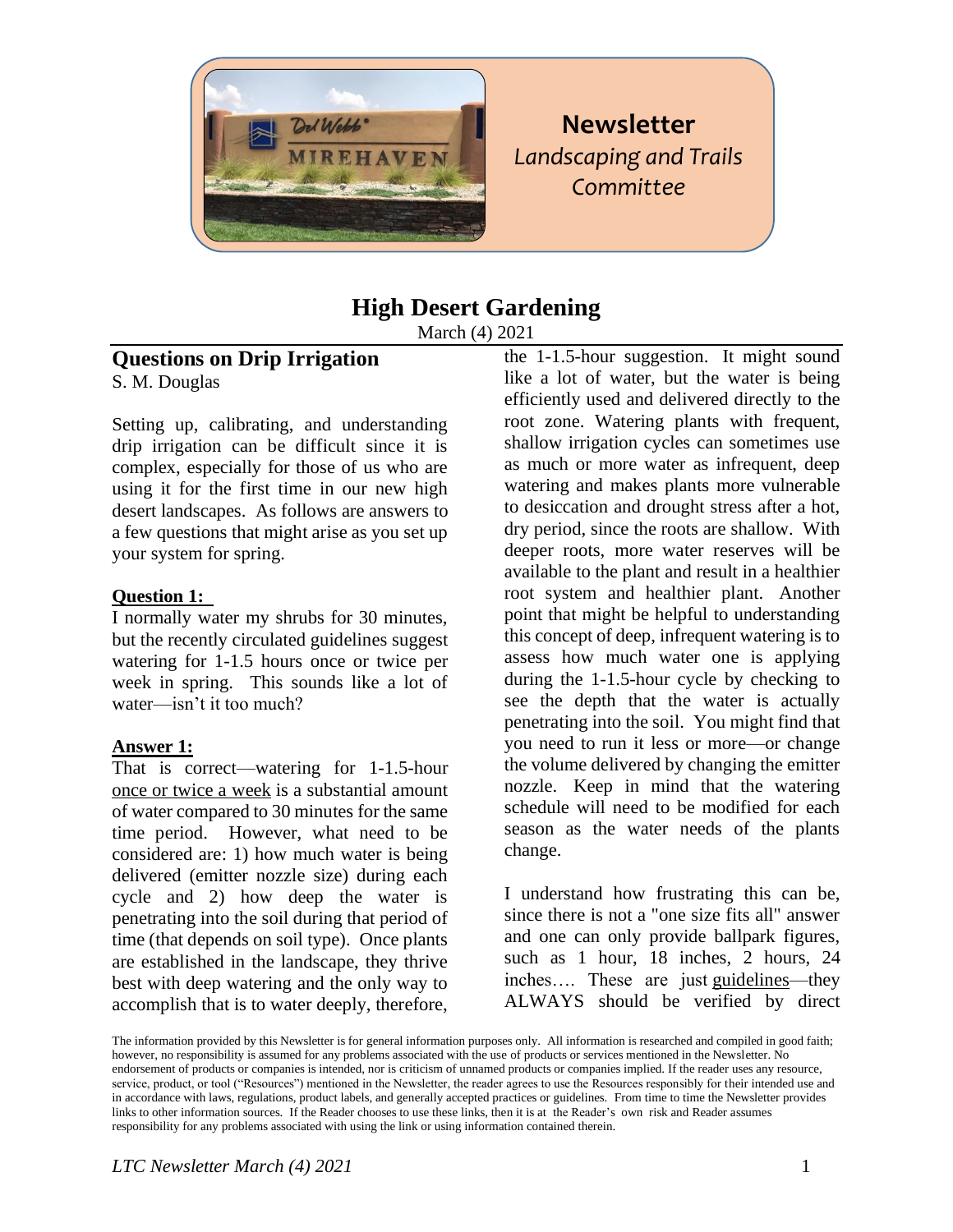observations of the irrigation system in action. In fact, it is important to monitor a whole irrigation cycle to make certain there isn't any run-off during the cycle—if there is, you will need to change the nozzles to a lower gallon per hour (gph) or liter/hour  $(L/H)$  for a slower delivery that penetrates rather than run off the soil. This only needs to be done once for each type of plant—not every time, since it should be a constant as long as no changes are made to the system.

These are complex issues for which there are no simple answers. Yes, you could probably continue to run the irrigation for 30 minutes—the trees/shrubs might look okay for a few more years, but then they may likely begin to slowly decline-it doesn't happen overnight, but under-watered plants due, in part, to frequent, shallow watering, are predisposed to a range of secondary insects and diseases.

#### **Question 2:**

How can I help to maintain moisture in the soil around my trees?

#### **Answer 2:**

This can easily be done by adding a layer of organic mulch over the root zones of the trees. Bark mulch is an organic mulch that conforms to Mirehaven ARC Landscape Guidelines. A 2-3 inch layer of mulch can be applied to the root zone of the tree, making sure that it is kept several inches away from the main trunk. The mulch layer will help to conserve water by reducing evaporation and will help to moderate soil temperature and control weeds. Also, mulch adds organic matter that will enhance the soil as it breaks down and decomposes.

#### **Question 3:**

 $\overline{Mv}$  drip irrigation system has only one zone for the trees and the succulents in my yardwhat can I do to give each type of plant the correct amount of water?

#### **Answer 3:**

This is a common situation for most homes in Mirehaven. Without the expense of adding new zones to your system, you can modify the amount of water delivered to each type of plant by making some simple changes to the drip emitters. For example: trees require more water than succulents, but with one zone, you can't change the run time of each cycle, so for the trees, you can add more emitters, going from three 2gph emitters to five 2gph emitters per tree and/or you can increase the output of the existing three emitter nozzles from 2gph to 4 gph. The system should be checked after these changes to make certain that run-off is not occurring. For the succulents, another option is to change the emitter nozzles, either by blocking some of the nozzles or changing the drip emitter nozzles to a reduced delivery capacity, say from 1gph to 0.5gph. Yet another option is to leave the drip irrigation system for the trees the same and plug all of the emitters for the succulents and water them by hand. Clearly there are many ways to modify a one zone drip irrigation system you just need to "ground-truth" any changes to verify that the correct amount of water is being delivered to each type of plant.

## **Question 4:**

My landscape was installed about 4 years ago and now I've decided to install a few new plants—how can I make certain they get enough water since I read that newly installed plants need to be watered more frequently?

## **Answer 4:**

You are correct, newly installed, or recently transplanted plants need to be watered more frequently than established plants, so this will need to be considered in your watering plan. If you have one zone for your irrigation